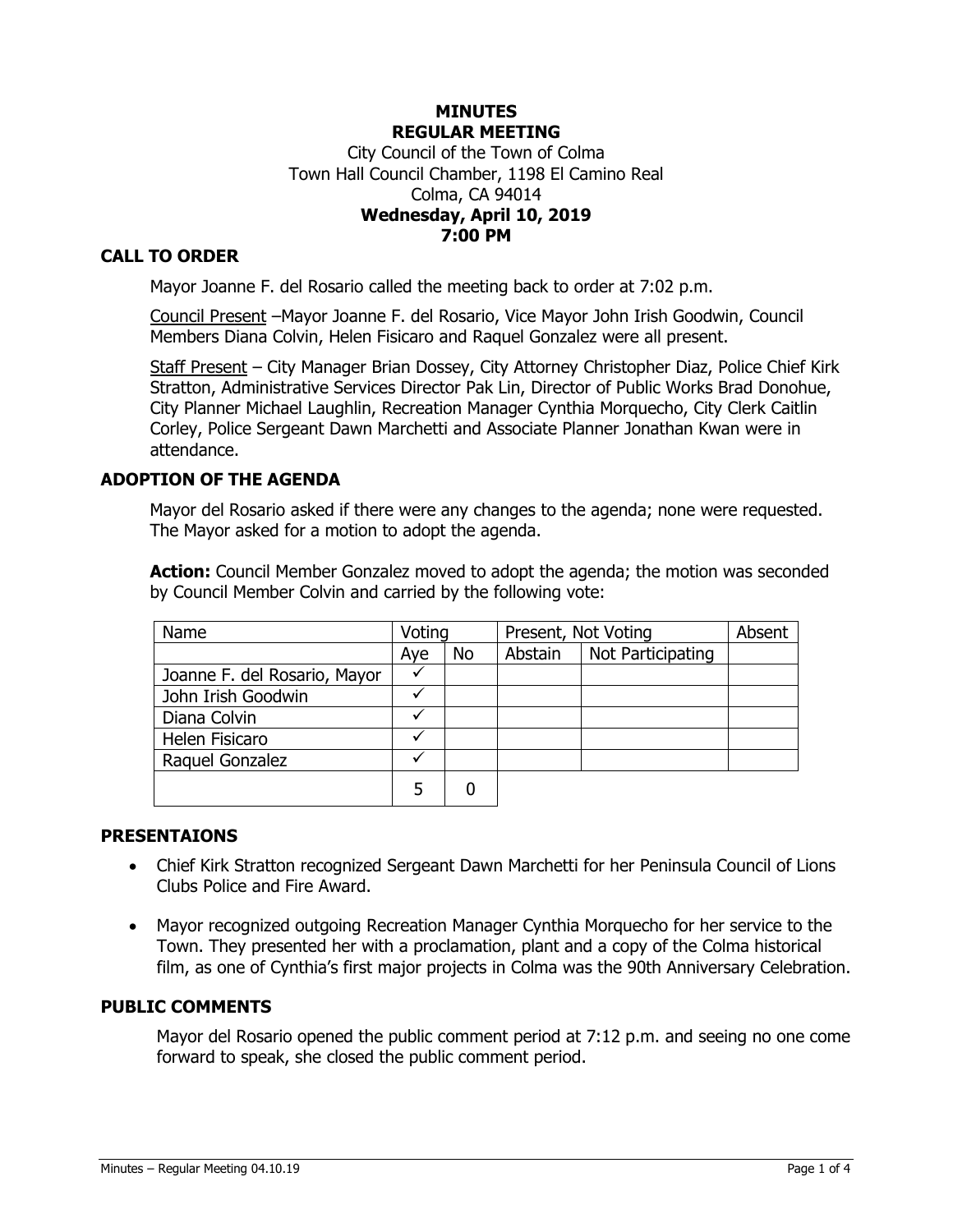# **CONSENT CALENDAR**

- 1. Motion to Accept the Minutes from the March 27, 2019 Regular Meeting.
- 2. Motion to Accept Report of Check Paid for March 2019.
- 3. Motion to Accept Informational Report on Recreation Department Programs, Activities, Events, and Trips for the First Quarter of 2019.
- 4. Motion to Adopt a Resolution to Accept Work Performed by VAS Security, DBA Edgeworth Integration, LLC, for the Town's Access Control System Project and Authorize the Director of Public Works to File a Notice of Completion with the County Recorder's Office and Make the Final Payment to Edgeworth Integration, LLC in Accordance with State Prompt Payment Laws.
- 5. Motion to Adopt a Resolution Adopting Road Maintenance and Rehabilitation Account (RMRA) Project List for Fiscal Year 2019-2020 Funded by SB 1: the Road Repair and Accountability Act of 2017.
- 6. Motion to Adopt a Resolution Approving and Authorizing the City Manager to Execute an Agreement with Fehr & Peers in the Amount of \$199,108.09 for the El Camino Real Bicycle and Pedestrian Improvement Plan.
- 7. Motion to Adopt a Resolution Increasing Salaries for Recreation Leader Positions, and Increasing Salaries for Facility Attendant Positions.

**Action:** Council Member Colvin moved to approve the Consent Calendar items #1 through #7; the motion was seconded by Vice Mayor Goodwin and carried by the following vote:

| Name                         | Voting |    | Present, Not Voting |                   | Absent |
|------------------------------|--------|----|---------------------|-------------------|--------|
|                              | Aye    | No | Abstain             | Not Participating |        |
| Joanne F. del Rosario, Mayor |        |    |                     |                   |        |
| John Irish Goodwin           |        |    |                     |                   |        |
| Diana Colvin                 |        |    |                     |                   |        |
| Helen Fisicaro               |        |    |                     |                   |        |
| Raquel Gonzalez              |        |    |                     | Item #7 only      |        |
|                              |        |    |                     |                   |        |

## **NEW BUSINESS**

# **8. APPROVAL OF MEMORANDUMS OF UNDERSTANDING AND COST OF LIVING INCREASES**

City Manager Brian Dossey presented the staff report. Mayor del Rosario opened the public hearing at 7:17 p.m. and seeing no one come forward to speak, she closed the public comment period.

**Action**: Vice Mayor Goodwin made a motion to Adopt a Resolution Approving Memorandum of Understanding Between the Town of Colma and the Colma Peace Officers Association for the Period of April 7, 2019 to June 30, 2022; the motion was seconded by Council Member Fisicaro and carried by the following vote: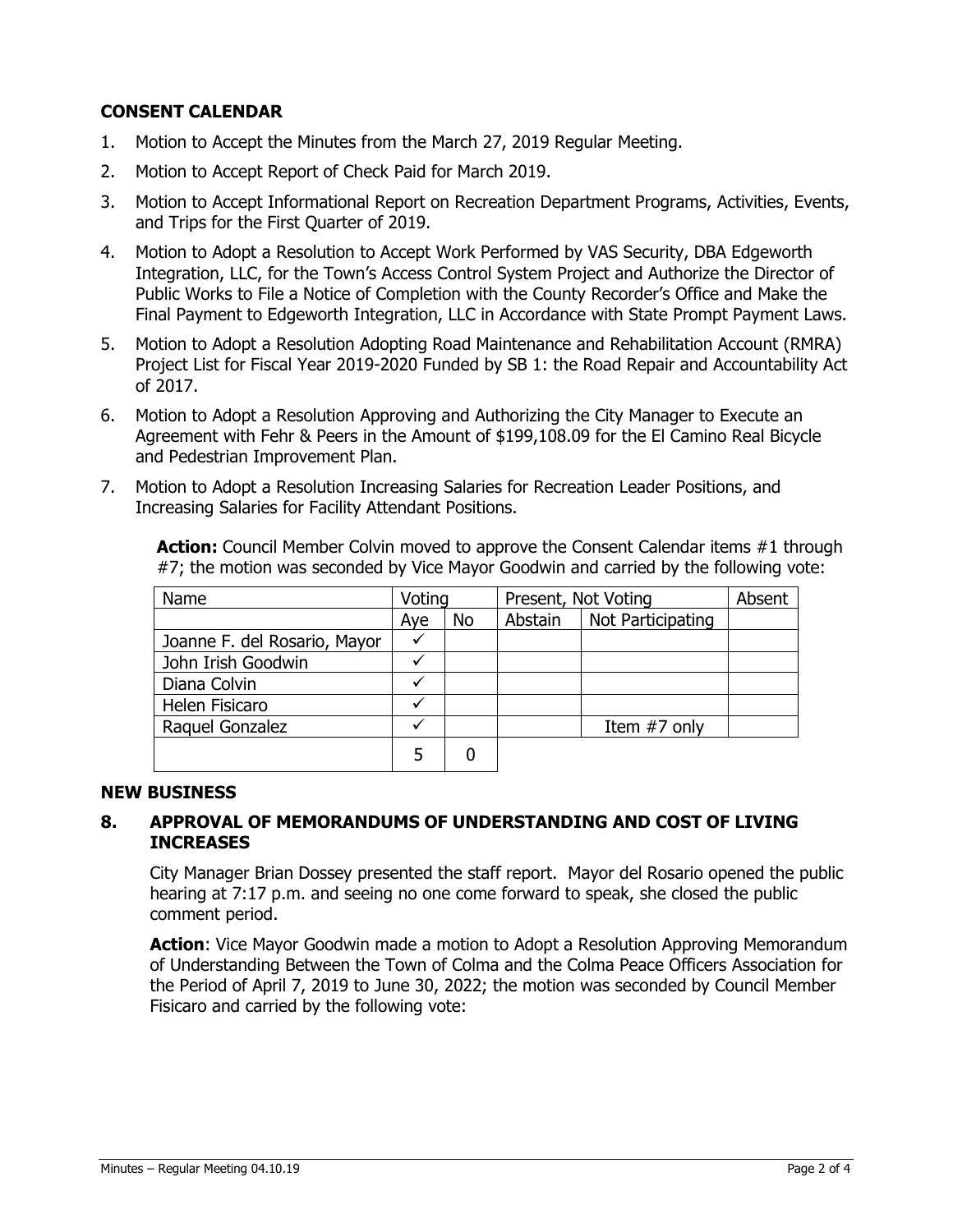| Name                         | Voting |           | Present, Not Voting |                   | Absent |
|------------------------------|--------|-----------|---------------------|-------------------|--------|
|                              | Aye    | <b>No</b> | Abstain             | Not Participating |        |
| Joanne F. del Rosario, Mayor |        |           |                     |                   |        |
| John Irish Goodwin           |        |           |                     |                   |        |
| Diana Colvin                 | ✔      |           |                     |                   |        |
| Helen Fisicaro               | ✓      |           |                     |                   |        |
| Raquel Gonzalez              |        |           |                     |                   |        |
|                              | 5      |           |                     |                   |        |

**Action**: Council Member Gonzalez made a motion to Adopt a Resolution Approving Memorandum of Understanding Between the Town of Colma and the Colma Police Communication/Records Association for the Period of April 7, 2019 to June 30, 2022; the motion was seconded by Council Member Colvin and carried by the following vote:

| Name                         | Voting |    | Present, Not Voting |                   | Absent |
|------------------------------|--------|----|---------------------|-------------------|--------|
|                              | Aye    | No | Abstain             | Not Participating |        |
| Joanne F. del Rosario, Mayor | v      |    |                     |                   |        |
| John Irish Goodwin           |        |    |                     |                   |        |
| Diana Colvin                 |        |    |                     |                   |        |
| Helen Fisicaro               | ✔      |    |                     |                   |        |
| Raquel Gonzalez              |        |    |                     |                   |        |
|                              |        |    |                     |                   |        |

**Action**: Council Member Colvin made a motion to Adopt a Resolution Approving Cost of Living Salary Increases for Certain Unrepresented Employees and Modifying the Town's Salary Schedule; the motion was seconded by Vice Mayor John Goodwin and carried by the following vote:

| Name                         | Voting |    | Present, Not Voting |                   | Absent |
|------------------------------|--------|----|---------------------|-------------------|--------|
|                              | Aye    | No | Abstain             | Not Participating |        |
| Joanne F. del Rosario, Mayor |        |    |                     |                   |        |
| John Irish Goodwin           |        |    |                     |                   |        |
| Diana Colvin                 |        |    |                     |                   |        |
| Helen Fisicaro               |        |    |                     |                   |        |
| Raquel Gonzalez              |        |    |                     |                   |        |
|                              |        |    |                     |                   |        |

**Action**: Council Member Fisicaro made a motion to Adopt a Resolution Amending Subchapter 3.02 and 3.06 of the Colma Administrative Code, Relating to Retention Pay and Sick Leave; the motion was seconded by Vice Mayor Goodwin and carried by the following vote: